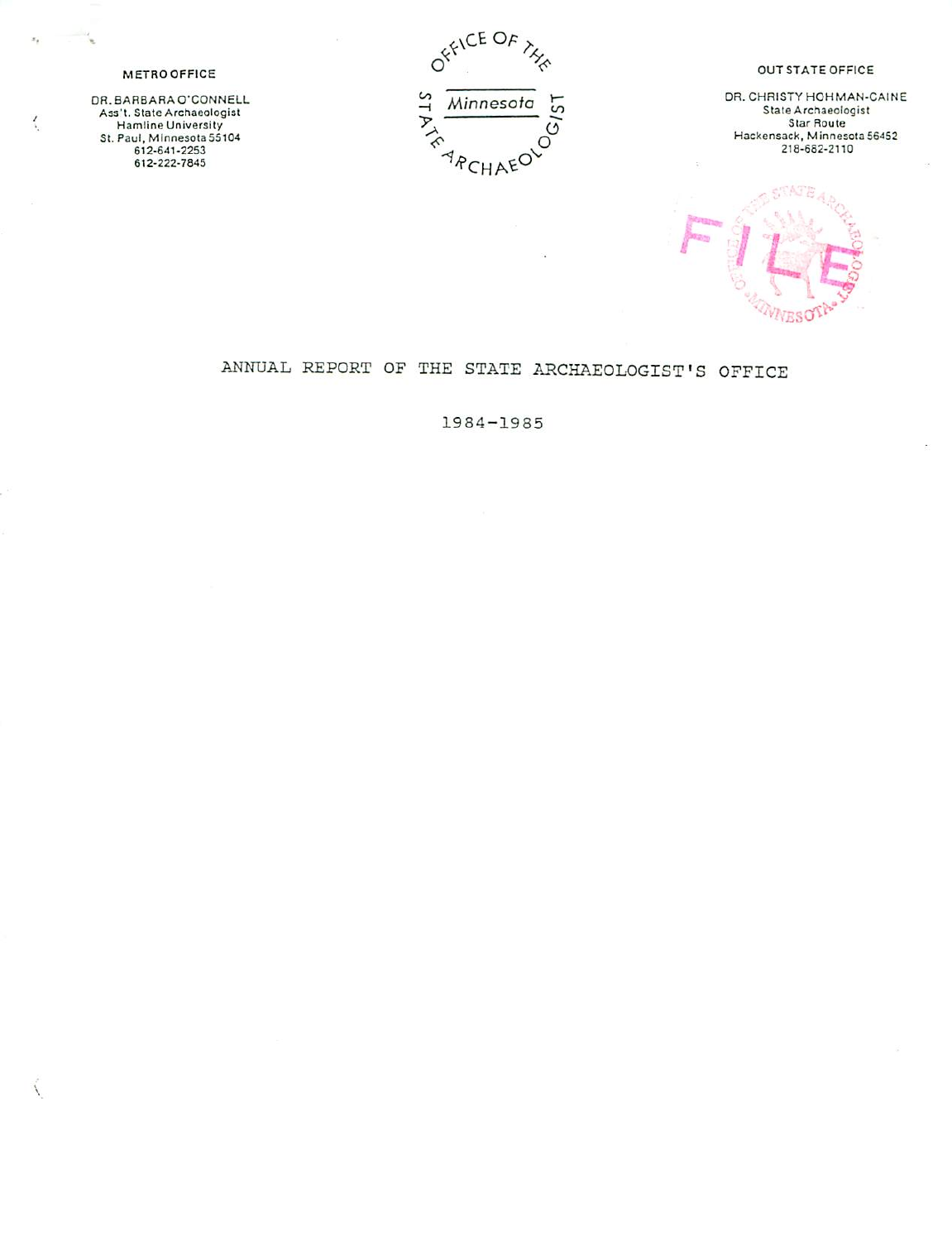#### FROM THE STATE ARCHAEOLOGIST

Every year means ever more activities and cases for the State Archaeologist's Office. More, I'm sure, than could have been imagined when the Field Archaeology Act, which established the present position in law, was passed. While still carrying out duties assigned under the Field Archaeology Act (MN ST 138.31), such as issuing licenses and providing review for state agency projects and state sites, the SA has become ever increasingly involved in the protection of burial sites under MN ST 307.08, the Private Cemeteries Act. During the past year we handled over 60 cases under the latter responsibilities and expect workload at least equal, if not greater, the coming year. The State Archaeologist now averages 40-60 hours per week at the job, and last year handled a total of 157 cases.

For the first time we received legislative funding specifically to carry out aspects of the Field Archaeology Act, but then suffered the disappointment of haying this meager budget (\$25,000) cut in half for the present fiscal bienniem. \$12,500 doesn't buy much gas, postage, equipment, lab and field time, and it's difficult to explain to the public why we can't provide the services specified in law. That we have been able to meet many of the emergency needs of both the Field Archaeology Act and the Private Cemeteries Act is due mainly to the unstinting dedication of people like Assistant State Archaeologist Barbara O'Connell, former Research Assistant Sue Thurston, and Indian Affairs Representatives Roger Head and Earl Sargent, as well as many professional archaeologists who have given up vacation days and weekends to help preserve our past. To all of you, and to the unknown many who left behind traces of their rich heritage, we dedicate this report.

> Christy A.HohmanCaine State Archaeologist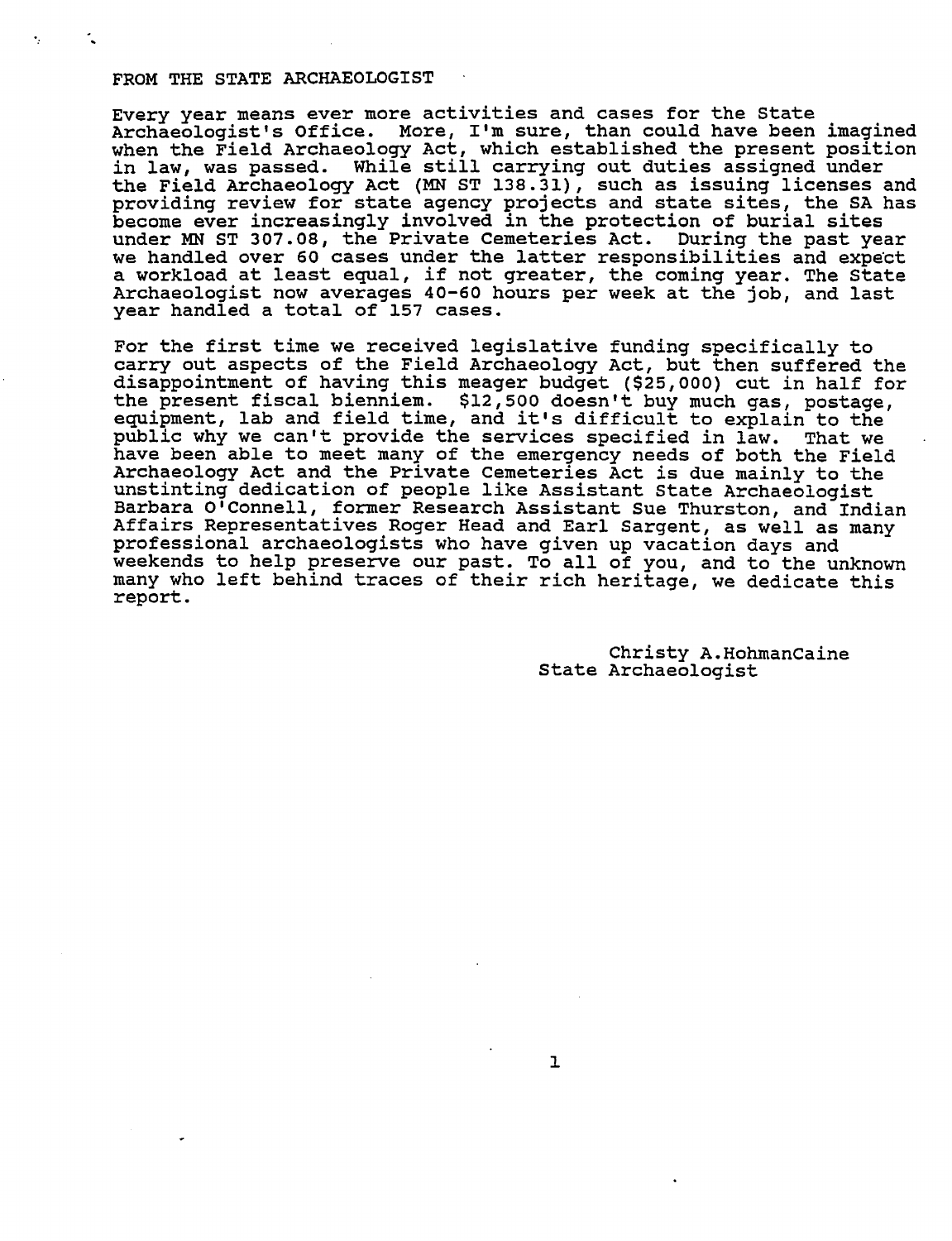#### STATE SITE FILE

 $\sim 100$ 

 $\mathcal{L}^{\mathcal{L}}$ 

The State Archaeologist assigns Smithsonian site numbers to new site locations reported to the office by other archaeologists, agencies, or individuals. The SA reviews all information submitted and determines whether it meets the criteria for site designation. Locational information is checked to be certain that sites are not being duplicated and that the information has no obvious errors. As time permits, site data is updated and corrections are made. Information in the file is supplied on a regular basis to the State Historic Preservation Office/Minnesota Historical Society files, and to other research institutions upon request.

The site file has become increasingly important as a legal management tool. Therefore, site data must be accurate and defensible in court. For example, burial sites listed in the file are considered "authenticated" for purposes of the law, and this can mean some major restrictions on uses of the land.

The files are presently being computerized so that they can be organized and updated more easily. This computerized file is not intended to replace the paper file, but will provide a more easily used index to that file. A number of north central and south central counties have already been indexed, and the State Site Form is available on computer as well. For further information, contact the State Archaeologist or Dr. Richard Strachan, Southern Minnesota Regional Center at Mankato State University.

> Sites Added to File, 1984 sites: 64 find spots: 14 78" Sites Added to File, 1985 sites: 182 find spots: 23 205

For further information about site definition, find-spot definition, and use of the site file, consult back issues of the CMA Newsletter, or contact the State Archaeologist.

 $\overline{2}$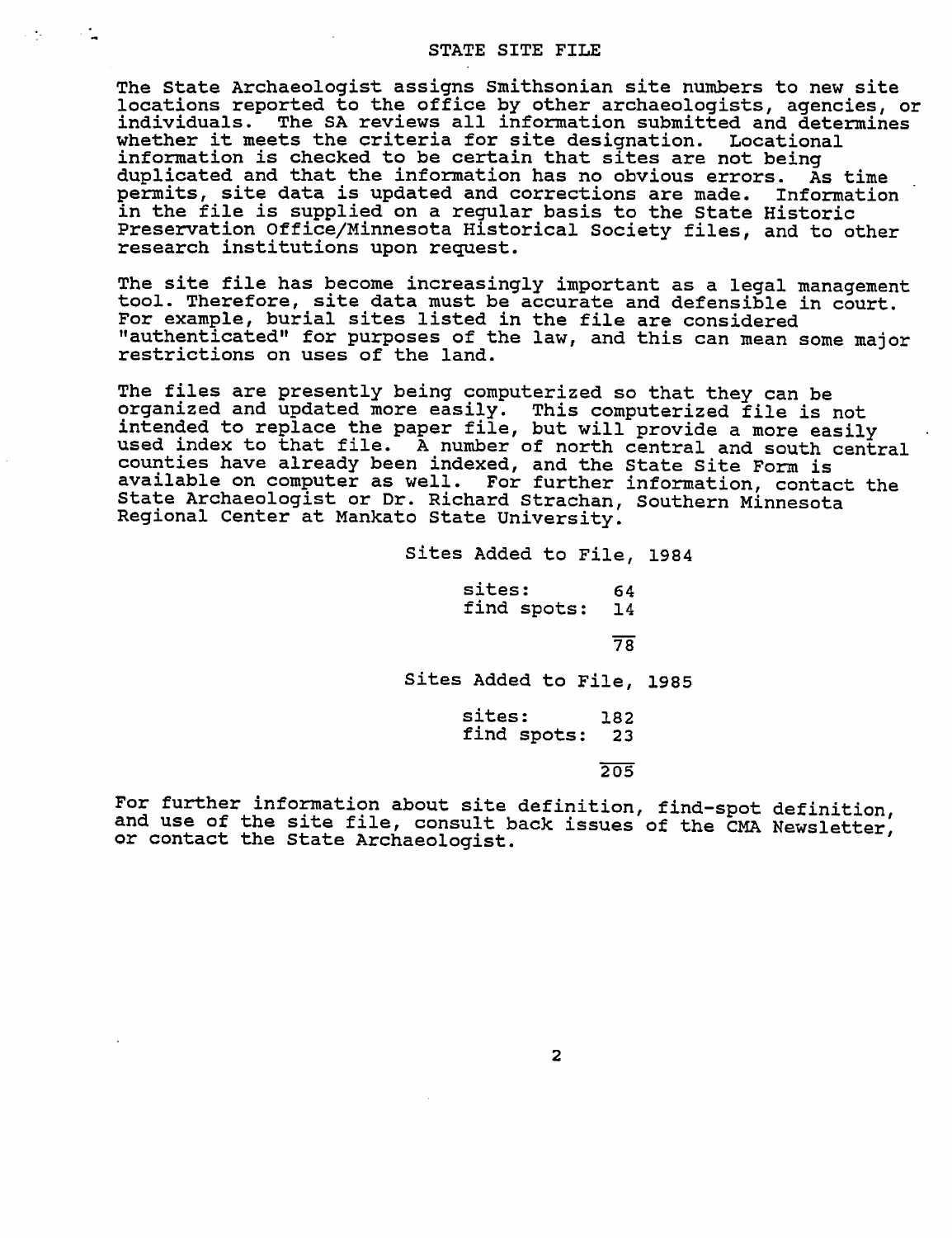## STATE LICENSES FOR ARCHAEOLOGICAL WORK

Licenses to conduct archaeological work on state lands or political subdivisions (municipalities, counties) are required under the Field Archaeology Act (MN ST 138.33-36). The State Archaeologist reviews license applications and recommends their issuance to the Director of the Historical Society.

Application forms are available from either of the State Archaeologist's Offices, but for fastest action, completed forms should be submitted directly to the Outstate Office. Archaeological work on or adjacent to Indian burial sites must be reviewed by the Indian Affairs Council as well, so allow for extra time for processing.

All proposed archaeological work involving intensive testing or excavation should be accompanied by a brief research design indicating in more detail the nature of the proposed work.

Beginning in 1986, all work done under state license will be reported to the state file on a Cultural Resources Management Reporting form. This form was developed in order to standardize information and to facilitate reporting for those archaeologists who do numerous reports during the year.

This form was developed with the assistance of David Radford and Pat Emerson, MHS-DNR archaeologists, and Leslie Peterson, MHS-DOT archaeologist. Suggestions for improvement of the form are welcome. The form is available from the State Archaeologist or from the Archaeology Department at Ft. Snelling History Center. It is available on floppy disk formatted for the IBM PC as well.

Thirteen licenses were issued in 1985. A number of these licenses are for multiple projects.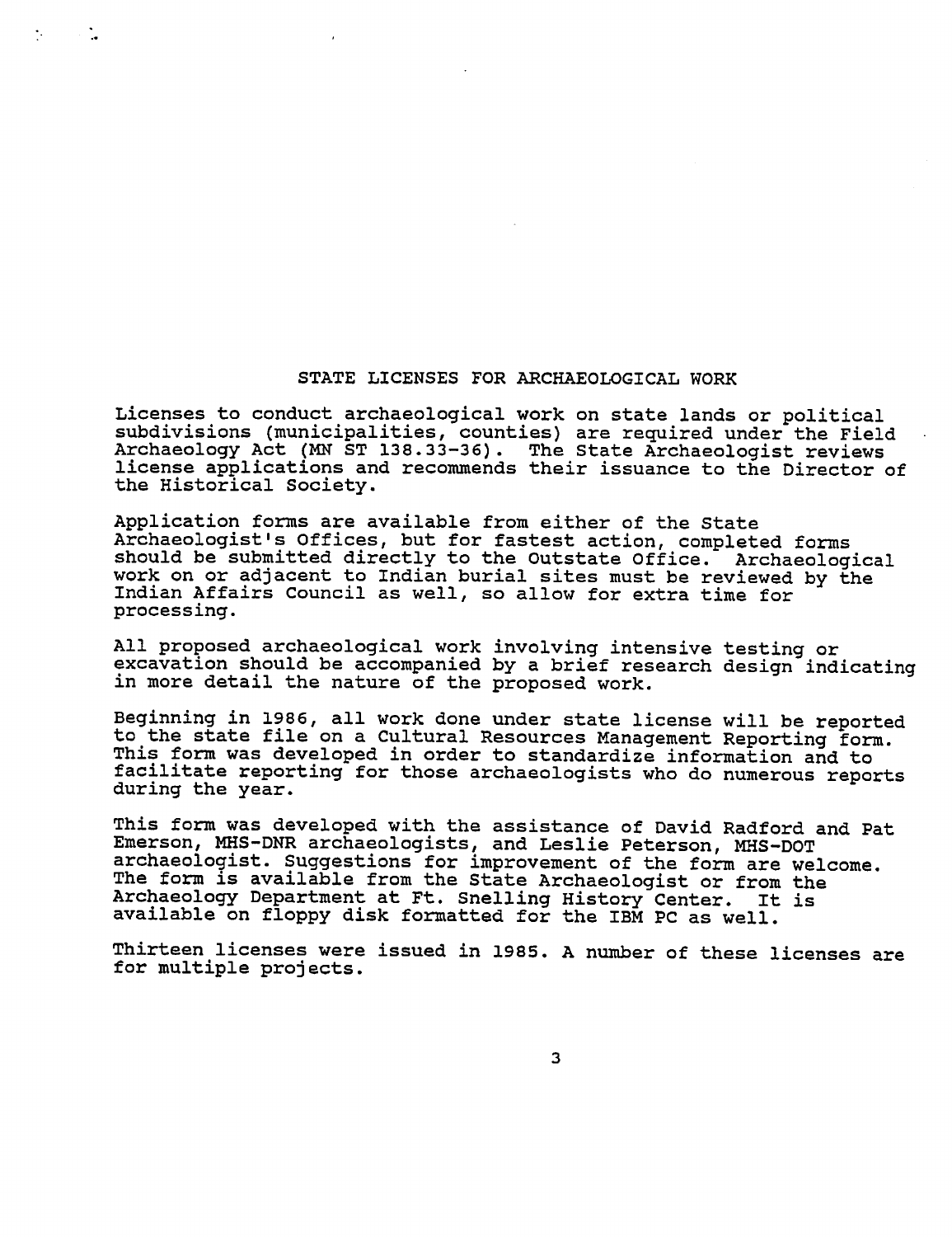## **State Licenses: 1985**

| $LC85-1$       | Leslie Peterson<br>William Yourd | Trunk Highway Survey                            | Multiple/statewide       |
|----------------|----------------------------------|-------------------------------------------------|--------------------------|
| $\overline{2}$ | Scott Anfinson                   | Mun/Co Highway Survey                           | Multiple/statewide       |
| 3              | Robert Clouse<br>David Radford   | <b>MHS</b><br>DNR/State Parks                   | Multiple/statewide       |
| 4              | Ted Lofstrom                     | SHPO/IMA,<br>Speleological survey               | Multiple/Rice Co.        |
| 5              | Robert Clouse<br>Gordon Lothson  | <b>MHS</b>                                      | Koochiching-3            |
| 6              | Susan Mulholland UMD             |                                                 | Grand Marais/Cook<br>Co. |
| 7              | Robert Clouse<br>Jeff Tordoff    | <b>MHS</b>                                      | Hennepin Ave. Brdg       |
| 8              | Gordon Lothson                   | Cougar Consulting                               | Andrusia /Beltrami       |
| 9              | Robert Clouse<br>Jeff Tordoff    | <b>MHS</b>                                      | HE/Mill district         |
| 10             | Robert Clouse                    | <b>MHS</b><br>Patricia Emerson DNR/Water Access | Multiple/statewide       |
| 11             | Douglas Birk                     | Northland<br>Archaeological Serv.               | Crow Wing-96             |
|                | Renewals for 1984 Licenses:      |                                                 |                          |
|                | Gordon Peters                    | Forest Service                                  | Itasca/Big Rice          |

Clark Dobbs IMA

Goodhue-4

Further information regarding these licenses, including research designs for excavation work, is available from the State Archaeologist's Office.

 $\ddot{\phantom{a}}$ 

 $\sim$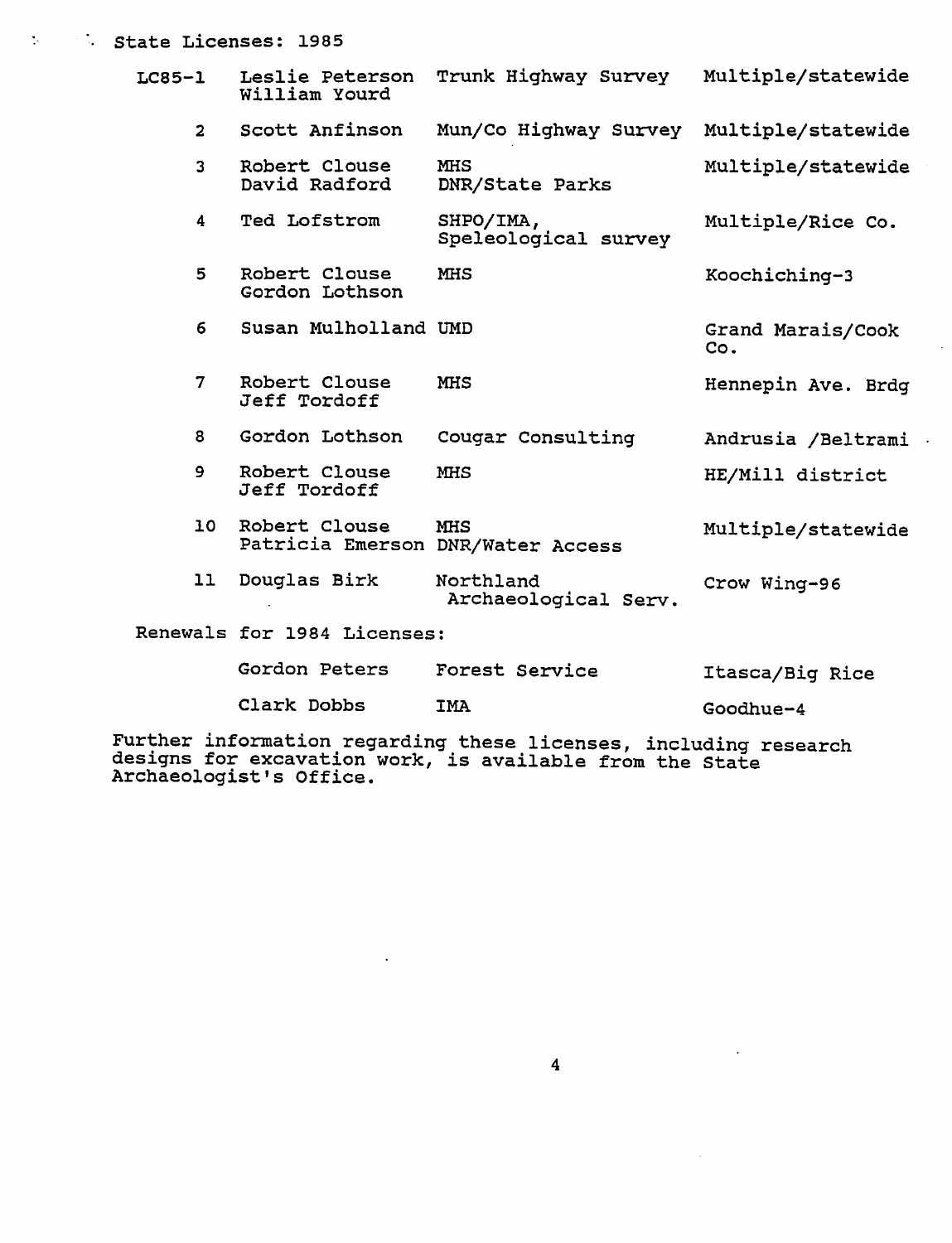In FY 84-85, the State Archaeologist's Office received funding for the first time directly from the State Legislature for the implementation of the Field Archaeology Act. Funds were appropriated as a passthrough Grant-in-Aid through the Minnesota Historical Society which acted as our fiscal agent.

Total funding received was \$25,000. Expenditures of these funds broke down into the following percentages:

Travel: 30% (includes cases, meetings, crew, SA and Assistant SA)

Laboratory/Office Salary: 40% (primarily student assistants, Hamline University and of Minnesota)

Laboratory/Office Supplies: 10% (includes printing of stationary)

Field Salary: 15% (primarily student crew, Hamline University and of MN)

Field Per Diem: 10%

 $\mathcal{L}^{\text{max}}$ 

 $\mathbf{t}_1$  .

The State Archaeologist alone traveled nearly 20,000 miles, and two lengthy field cases also added numerous crew miles to the travel budget.

Laboratory/Office salary included primarily student assistants who worked on analysis and preparation of skeletal remains for reburial, and accessioned archaeological materials. The funding also made possible release time from one course for Assistant SA Barbara O'Connell.

With this funding we were also able to pay crews for handling two of our numerous field cases. One of these cases involved two weeks of fieldwork and resulted in the rescue of over two dozen burials.

As based on actual expenditures and/or volunteered time and expenses, the cost of handling field cases has ranged from \$350 to \$3,000 per case. On the average, each case costs about \$1,500.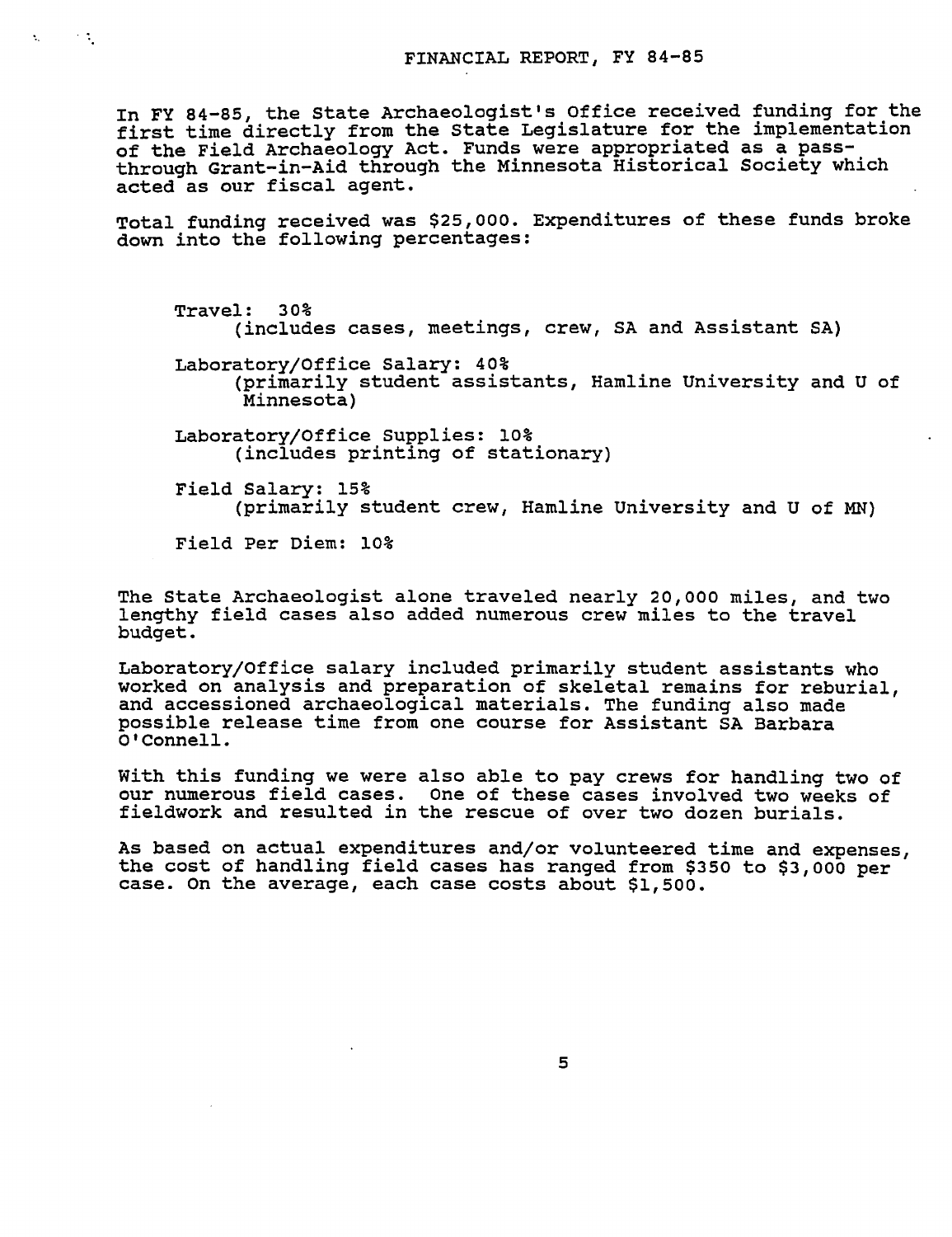## FISCAL YEARS 1985-86 AND 1986-87

During the legislative funding session for the present bienniem, the legislature cut the Governor's proposed funding for the State Archaeologist in half. Much of the difficulty apparently had to do with misinterpretation of the intended use of the requested appropriation: as pass-through Grant under the auspices of the Historical Society, it may have appeared to many legislators to be funding for research, rather than funding to fulfill the state's legal responsibilities under MN ST 138.31 and 307.08.

÷.

Although we have tried to hold expenses down, as of Dec. 31, 1985, we had already expended nearly 90% of our funding for the fiscal year ending in July 1986.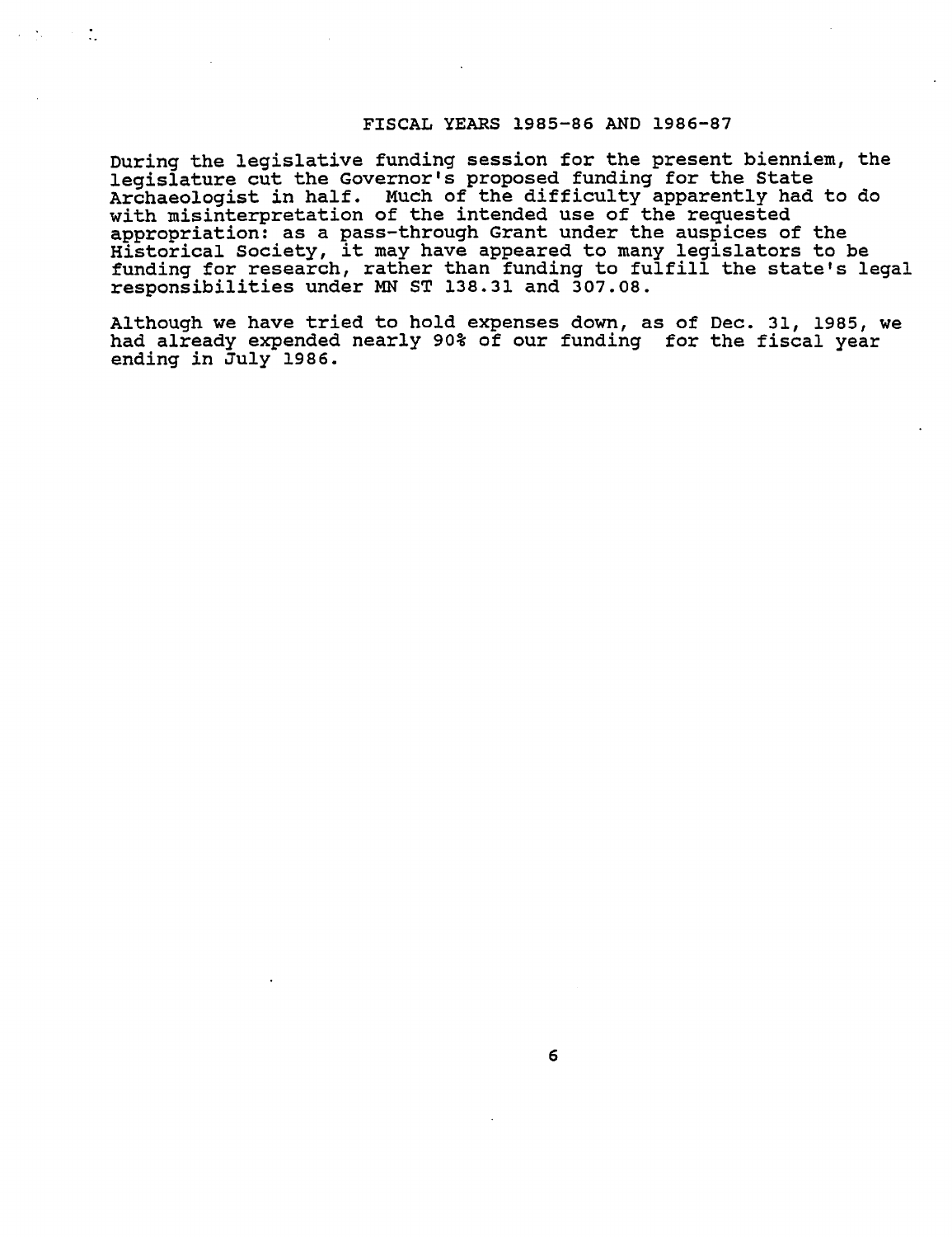#### STATE ARCHAEOLOGIST'S OFFICE ACTIVITIES, 1985

total of 147 cases were handled through the State Archaeologist's Office in 1985. These ranged from field excavation of endangered burial and archaeological sites, to review of particular Corps of Engineers and Department of Natural Resources projects for effects on cultural resources.

Thirty-seven of these cases involved field work or field review in eighteen different counties, including Aitkin, Beltrami, Cass, Carver, Crow Wing, Goodhue, Grant, Hennepin, Hubbard, Itasca, Kandiyohi, Mahnomin, Martin, Otter Tail, Sherburne, Washington, Wabasha, and Winona.

The State Archaeologist gave twelve public talks to diverse groups ranging from pupils in Indian Studies at the Chief Bugonaygeshish school on the Leech Lake Indian Reservation, to Federal Aid Coordinators for DNR projects.

Major meetings attended by the State Archaeologist included the Indian Affairs Council meeting at Grand Portage Reservation, the Society for American Archaeology meetings in Denver, the National Association of State Archaeologist's Meeting, and meetings of the State Review Board and the Council for Minnesota Archaeology. In all, the State Archaeologist represented the interests of Minnesota archaeology at some 14 such meetings.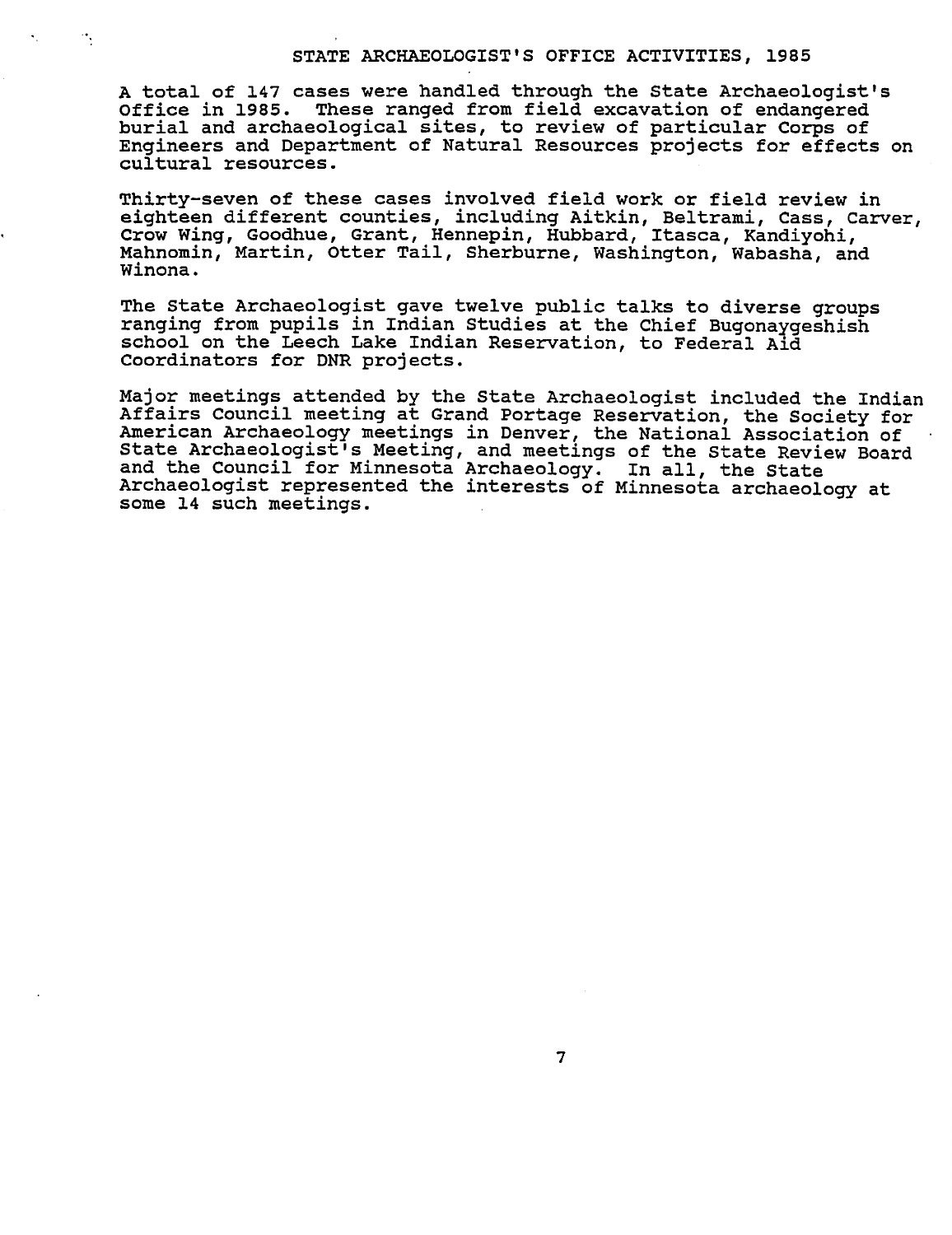# THE NATIONAL ASSOCIATION OF STATE ARCHAEOLOGISTS

The Minnesota State Archaeologist was elected Secretary-Treasurer of the National Association of State Archaeologists, 1984-1986. This has enabled her to gain additional insights into the operation of State Archaeologist's Offices in other states and to keep informed of new developments in cultural resource management.

The Association was formed to represent the interests of States in cultural resources, and we respond to and participate in the formulation of national legislation and work on the mutual strengthening of state legislation.

 $\mathcal{L} = \mathcal{L}$ 

NASA (we like the acronym) has compiled all state laws and done comparison of them. This information shows us, unfortunately, that Minnesota is the only State with a volunteer, unpaid State Archaeologist!

NASA also sponsors symposiums on state issues, generally in connection with the SAA meetings. The 1986 spring symposium is entitled, "Not the Stick, but the Carrot" and will present nation-wide information on state "incentive" legislation and programs, such as historic easements, designed to promote preservation.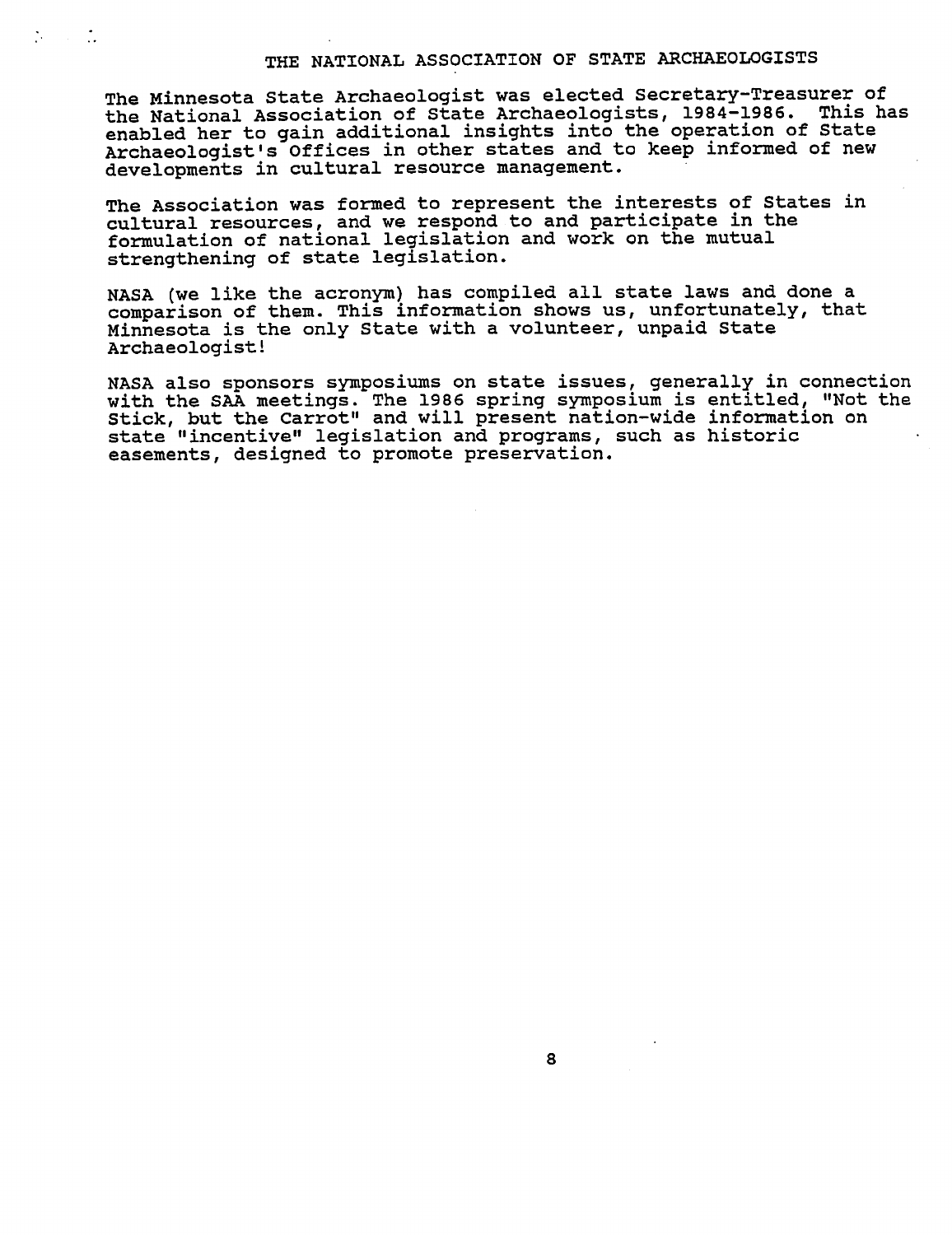#### EXCAVATIONS AT THE HAMALAINEN SITE, ITASCA COUNTY

The Hamalainen site, located in Itasca county, is multi-component historic and prehistoric site reported in 1985 by the State Archaeologist's Office. Based on initial fieldwork, the site has minimum of one prehistoric Blackduck habitation component and an historic early 20th century Finnish burial component.

The site is located on an island in a large lake northwest of Grand Rapids, and came to the attention of the State Archaeologist because of reports of burials eroding out of the bank.

Initial work on the site involved mapping of possible grave depressions in the unplatted Finnish cemetery, and testing to determine the nature of the soils and to gather information about the prehistoric component. This work was followed in October, 1985 by excavations to remove parts of the site in immediate danger of erosion.

Seven burials from the Finnish cemetery were excavated, and it is estimated that approximately 18 to 20 still remain to be removed during 1986.

The burials removed include one neonate, one child, one adolescent, three adult females, and one adult male. None were marked by headstones, although the base of a wooden marker wrapped in birch bark, probably a cross, was excavated from the upper levels of one burial shaft. The burials were quite deep, 4.5 to feet below the surface, and all burials were in wooden coffins, some of which were painted red or green.

Seven burials, presently unexcavated and slated for rescue during 1986, are marked with permanent headstones. The information from these plus the excavated burials shows a demographic profile heavily weighted toward children and females. Such a situation may indicate a heavily stressed population, and analyses prior to reburial should provide considerable information about this and other characteristics of an early Euro-American homesteading population.

This mitigation was requested and sponsored by Itasca county, and the State Archaeologist's Office has been working closely with Terry Greenside, County Zoning Officer, in work on this case. The site will be reviewed again in the early spring to determine if more immediate salvage is necessary, but major excavations are planned for midsummer.

Historic records search has indicated that the first Finnish families, including that of David Hamalainen, settled in the area around 1903. Gravestones show 1914 as the earliest burial date, therefore we are expecting that many of the unmarked burials predate 1914. Observations of coffin construction and hardware, as well as the configuration of the cemetery may allow us to delineate sub-groups of burials by time and/or family grouping.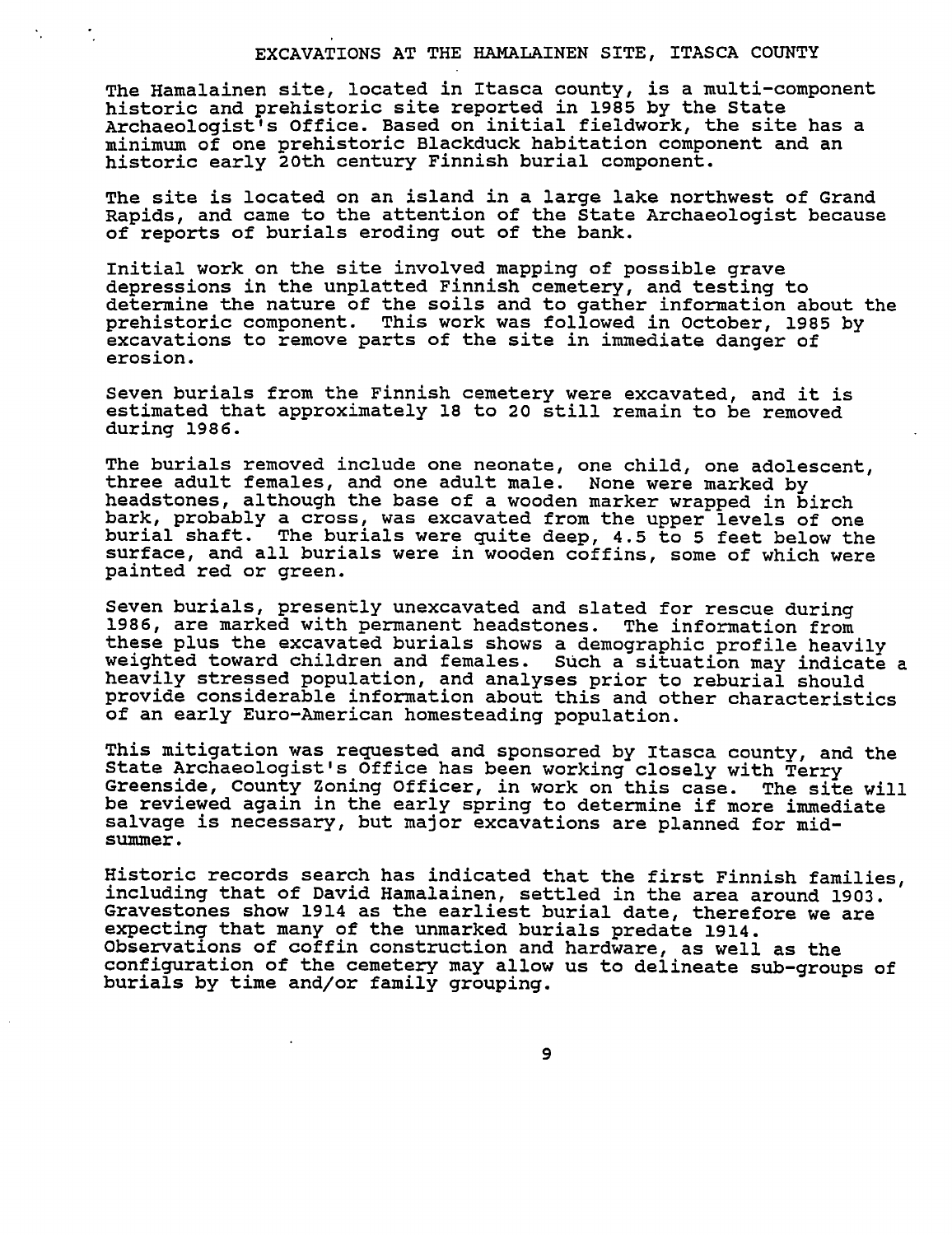Search of historic records and oral interviews with local residents will be part of the total rescue operation. The State Archaeologist's Office, in conjunction with Hamline University, plans to offer summer fieldschool at the site. This site presents a rare opportunity to combine physical anthropology and archaeology within the setting of contemporary community.

Newspaper coverage of the project has been extensive and positive and we are looking forward to being able to document a variety of information about early Finnish homesteading as part of this project.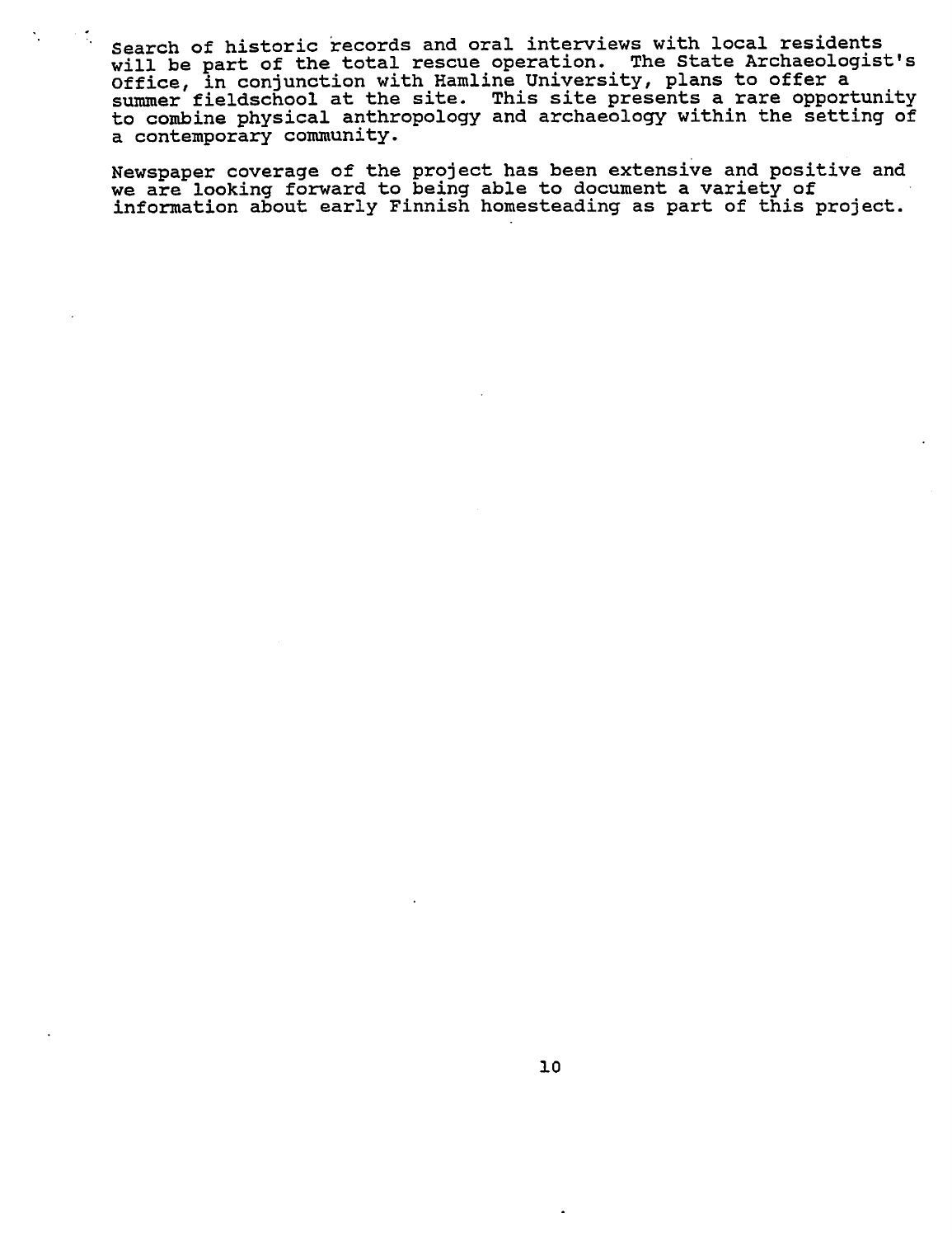#### HANSON MOUND SITE, HE-9

Activity at the Hanson Mound site in Bloomington came to a sucessful resolution with the development and implementation of a Preservation Plan for the mounds. The mound area was slated for development as a micro-chip processing plant by VTC, Inc., subsidiary of Control Data. The location for the 92 million dollar operation was determined by very specialized needs of this type of operation but also happened to be the site of seven burial mounds mapped by T.H. Lewis in 1881. Initial plans for the plant construction would have removed most of the still-visible mounds and/or caused major sub-surface disturbance to the areas which might still contain burials.

 $\mathcal{N} \rightarrow \mathcal{N}$ 

Lewis' notes were used to reconstruct the mound group and field survey established their locations on the ground within tolerable margins of error.

At this point consultation with Indian Affairs, the Prairie Island Tribal Council, the City of Bloomington Zoning Office, the law firm representing Control Data, VTC representatives, and representatives from Control Data management began.

These consultations resulted in redesign to the building and the development of a Preservation Plan for the mound group. Arrangements for fencing of the mounds during construction, buffer zones, and monitoring of construction were agreed upon, and construction is now essentially complete. This burial area is now well-protected and the prior use of this area is being commemerated by VTC through the use of Siouxan names for their conference rooms and the preparation of informational materials for their employees.

Much of the sucessful outcome of this potentially disasterous case is due to the dedicated efforts of Bob Sharlin, planner for the City of Bloomington. Since Bloomington has 16 other burial mound groups, three of which are involved in other current cases in the State Archaeologist's Office, we can only hope that they go as well!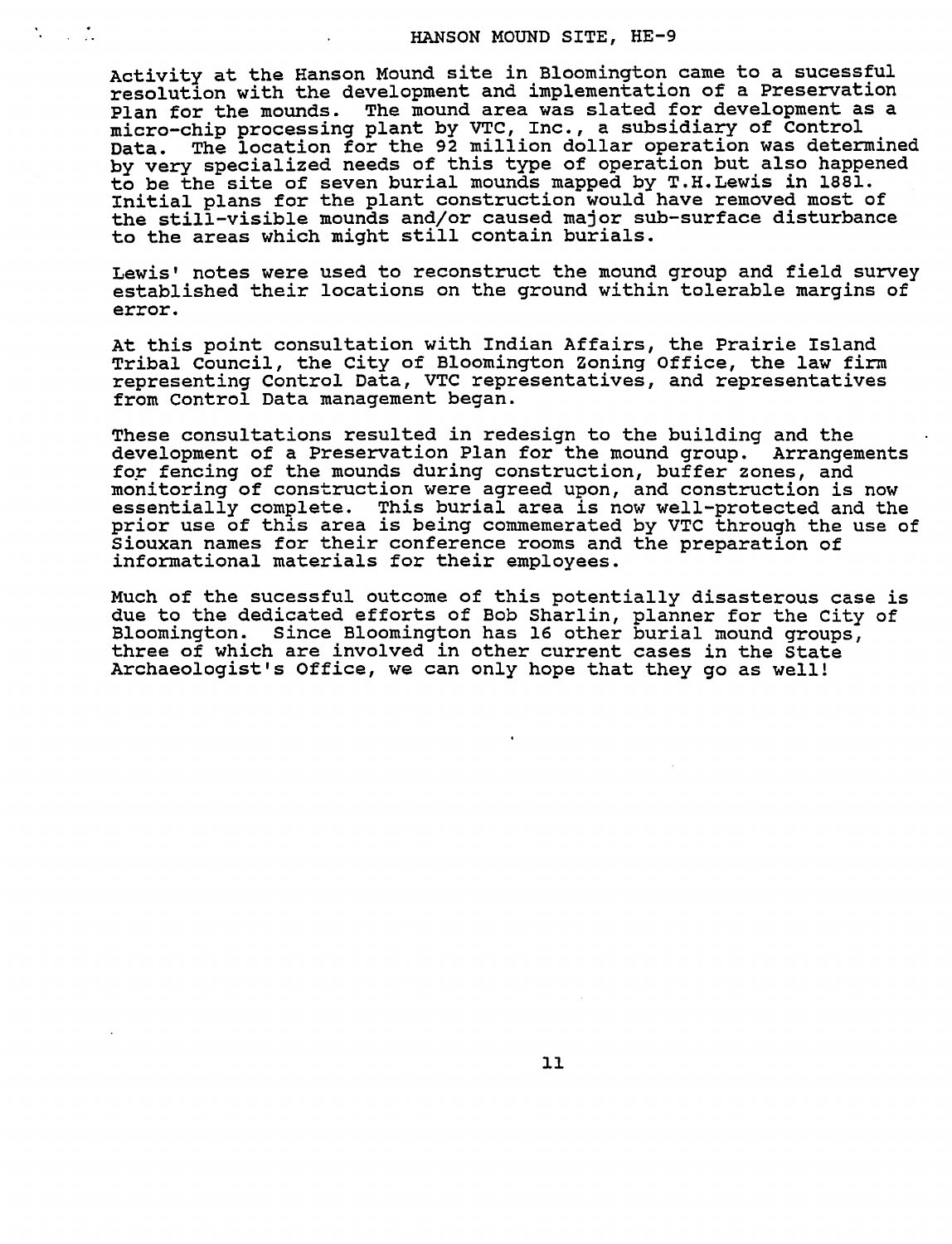## MUSEUM EXHIBIT TO BE REBURIED

That was the headline of the Bemidji Pioneer after the State Archaeologist removed skeletal remains at the Bemidji Chamber of Commerce Museum from public exhibit. The remains, which had been displayed in grave-like setting intruded into the floor of the museum, had been loaned to the museum by the University of Minnesota. The State Archaeologist's Office and the Indian Affairs Council have policy of allowing display of human remains only for legitimate educational reasons, none of which were obvious in this display.

 $\sim 10$ 

After being appraised of the situation by the State Archaeologist, Prof. Steven Gudeman, chair of the University Anthropology Department, arranged for the remains to be turned over to the State Archaeologist. Although the University records are not entirely clear on the matter, the skeleton appears to have been unearthed near Sauk Rapids and turned over to the University sometime during the 1940s or 1950s. It was apparently loaned to the museum at the time it was built in 1962, and the display probably intended to simulate the prior uncovering of burials in the Bemidji area during street and utilities construction.

Assistant State Archaeologist Barbara O'Connell will do basic identification prior to reburial, which is being planned for the spring of 1986.

number of County Historical Societies have recently examined their collections and have identified human remains which have been turned over to the State Archaeologist's Office for identification and reburial. We would like to express appreciation to the Societies at Otter Tail, Itasca, and Clay counties for their concern and sensitivity to this issue. We also appreciate receiving remains from three individuals.

If you or your organization have human remains in your posession, they should be sent to the State Archaeologist's Office, Hamline University, St. Paul, 55104, along with whatever documentation is available. Human remains should not be put on display or photographed without consulting first with the State Archaeologist's Office. If individuals bring remains to you or your organization, they may be accepted on behalf of the SAO and sent to us with as much documentation as possible. If you are in doubt about whether or not bone is human, we can identify it for you. Guidelines for the treatment of human remains are available from the State Archaeologist's Office or from the Indian Affairs Council.

12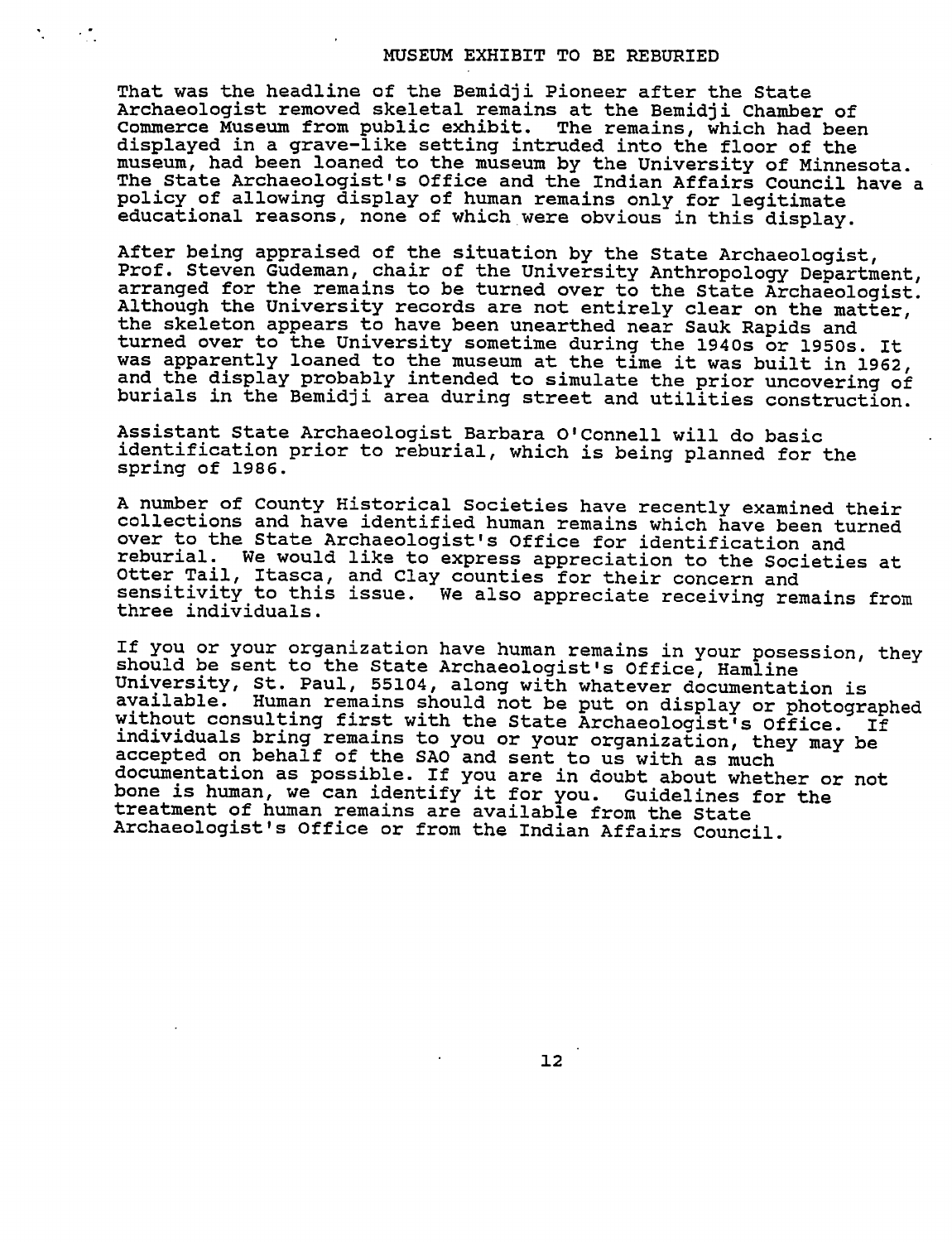$\mathcal{L}_{\mathcal{A}}$ 

 $\mathcal{L}_{\mathcal{L}}$ 

A burial mound, located at the "eleventh hour" on a Corps of Engineers-DNR boat access project, presented some difficult management obstacles which were overcome through the sucessful development of Preservation plan for the mound.

During mitigation of an archaeological habitation site for the Corps of Engineers, Northland Archaeological Services archaeologist Douglas Birk reported the presence of a suspected burial mound adjacent to the mitigation area. The Phase I survey of the site (not done by Birk) had not reported the mound, apparently because the investigator assumed any archaeological materials in the adjacent pine plantation would have been destroyed. Had the mound not been reported by Birk, however, it would likely have been destroyed by the impending project.

Soil scientist Grant Goltz, from the State Archaeologist's Office, field reviewed the project, tested the mound to determine the nature of its construction, and provided documentation to authenticate it for the files of the State Archaeologist's Office.

Subsequent meetings with Corps of Engineers personnel Kathy Stevenson and Sandy Blaylock, DNR personnel, and Earl Sargent from Indian Affairs resulted in a redesign of the boat access project and the development of a Preservation Plan for the mound.

The Corps of Engineers has assumed responsibility for the short-term protection of the mound during project construction, as specified in the Plan, and the Department of Natural Resources will be responsible for the long-term protection of this cemetery area.

major archaeological lesson to be learned from this case is not to assume that a disturbed area cannot contain resources of significance. Not only did Birk locate burial mound which had only been superficially damaged, but he also subsequently tested the furrowed plantation area with positive and interesting results. Birk's report should be available via the Corps of Engineers in 1986, and the State Archaeologist's Office report on fieldwork to authenticate the mound can be obtained directly from this office.